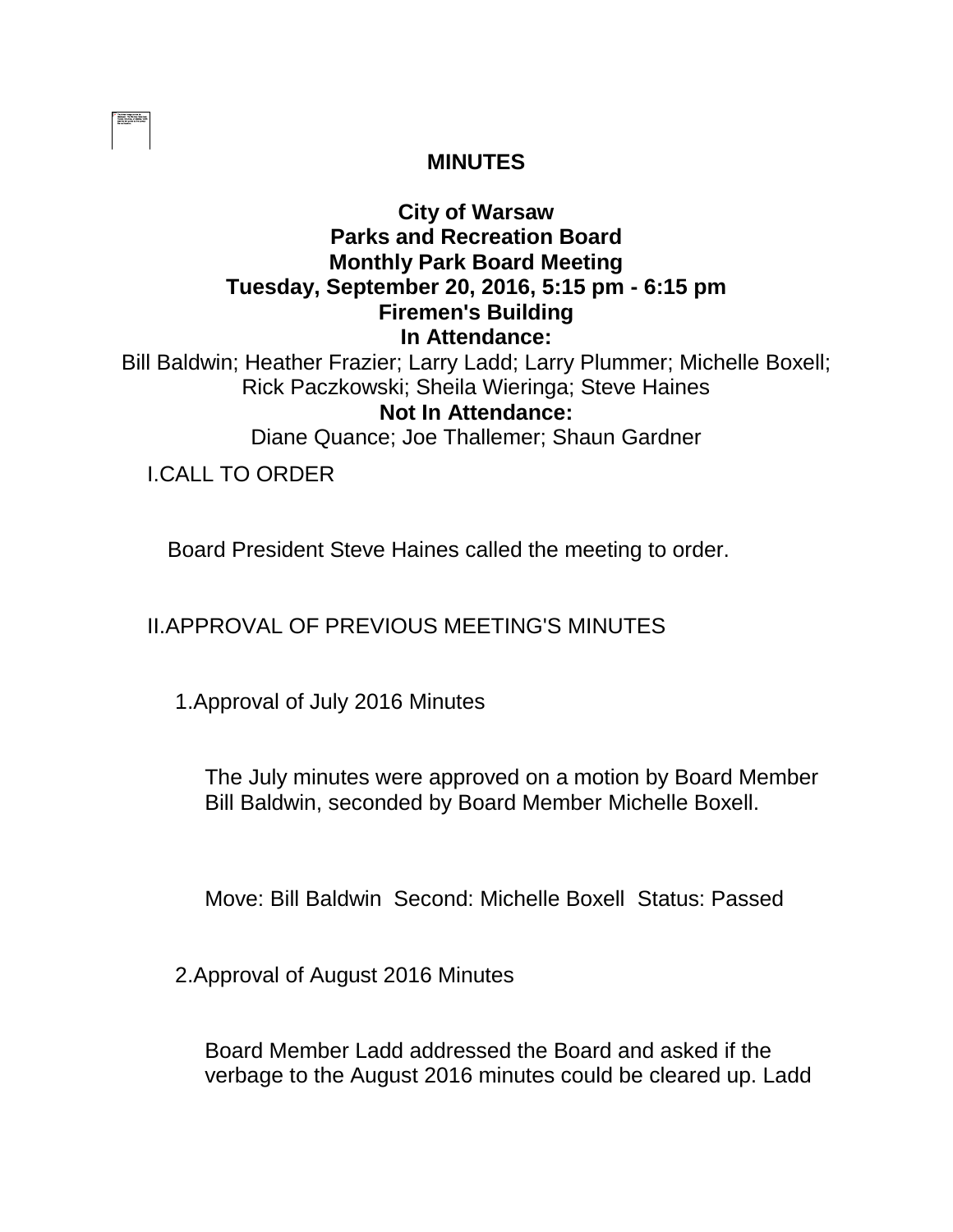informed the Board that it could be confusing to those who were not at the meeting and thought that by changing it, there could be some clarification.

A motion to approve the August 2016, minutes with noted changes was approved by Board Member Baldwin, seconded by Board Member Ladd.

A motion to approve the August 2016, minutes with noted changes was approved by Board Member Baldwin, seconded by Board Member Ladd.

Move: Bill Baldwin Second: Larry Ladd Status: Passed

## III.UNFINISHED BUSINESS

1.Update on 5 Year Master Plan

Pat Brown from Sitescapes, Inc., informed the Board that we are still on track with the timeline initially proposed for the 5-year Master Plan. Moving forward, at least until December, the process may be a little different from the previous 5-Year Master Plans due to the possibility of being a recipient of the OCRA Grant, which will be determined in December. The reason the process may differ is the Park's Department will be preparing multiple drafts, including a draft if the Park's Department is awarded the grant and one draft if the Park's Department is not.

No matter the outcome to the OCRA Grant, the final draft will be due no later than April 15, 2017.

IV.NEW BUSINESS